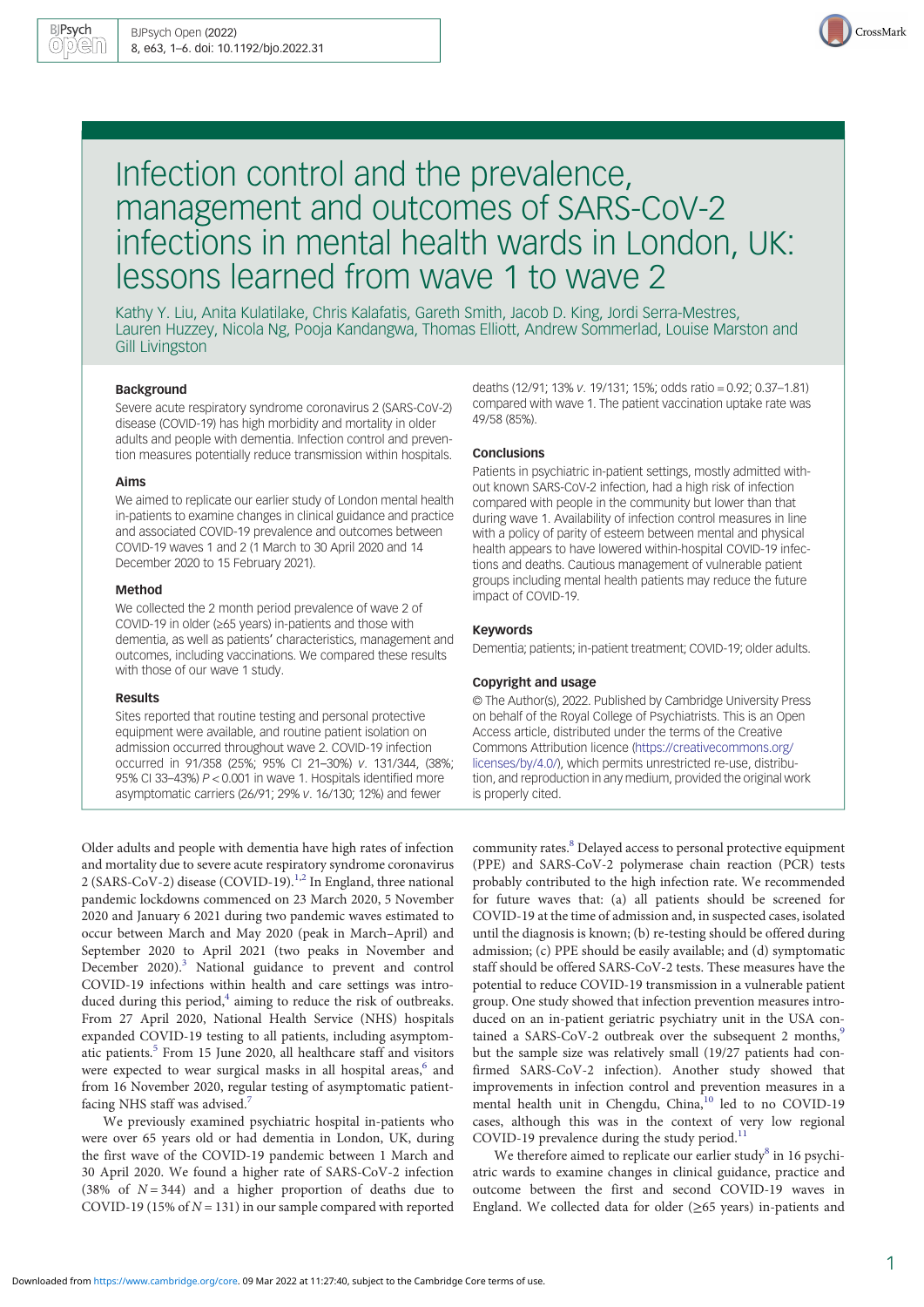those with dementia in the same five NHS mental health trusts during the second wave of the COVID-19 pandemic in London, UK (14 December 2020 to 15 February 2021) to assess whether there were any differences in the management and treatment of SARS-CoV-2 infections, and, if so, whether these were accompanied by lower COVID-19 prevalence and better outcomes.

## Method

### Study design and participants

The study design and inclusion criteria were the same as in the earlier study.<sup>[8](#page-5-0)</sup> We included all older people (aged  $\geq 65$  years) and people with young-onset dementia (with no age restrictions) who were psychiatric in-patients and diagnosed with COVID-19 between 14 December 2020 and 15 February 2021. Participants were either admitted during the study period or were existing patients at the start of the study at one of the same five participating London NHS mental health trusts: Camden and Islington NHS Foundation Trust, East London NHS Foundation Trust, South London and Maudsley NHS Foundation Trust, Central and North West London NHS Foundation Trust, and Barnet, Enfield and Haringey Mental Health NHS Trust. These trusts cover 14 boroughs in inner and outer Greater London with around 4.6 million ethnically diverse residents, or 51% of London's and 7% of the UK's population.

We obtained Health Research Authority and Health and Care Research Wales approval and ethical approval (IRAS 284782) from West Midlands – Coventry and Warwickshire Research Ethics Committee (reference 20/WM/0165). In the UK, the health and social care system is taking action to manage and mitigate the spread and impact of the current outbreak of COVID-19; therefore, our ethics approval allowed study clinicians to gather anonymised data retrospectively in their services without asking individual patients to consent.

# Data collection

There were 16 wards in the five trusts. Clinicians within the study sites recorded anonymised data retrospectively from electronic patient records using a standardised electronic data form for all patients who had confirmed COVID-19 and clinical details about each site. The data were collected between 7 April and 7 June 2021, and up-to-date vaccination and outcome data were obtained. We collected the same demographic, physical and mental health, Mental Health Act 1983 or Mental Capacity Act 2005 status (laws around detaining and treating those with mental illness) and COVID-19 related data as reported in the earlier study. $8$  We asked about site visitor policy, the types of SARS-CoV-2 test (lateral flow or PCR tests) that were offered, and the availability and frequency of tests for hospital staff. We collected additional data on COVID-19 admission screening tests, routine follow-up tests, and vaccination offer and uptake. In August 2020, Public Health England changed its definition of death due to COVID-19 to a death in a person with a laboratory-confirmed COVID-19 test who died within (equal to or less than) 28 days of the first positive specimen date, $12$  so we included this outcome measure in the current study.

## Statistical analysis

As in our earlier study, we described the 2 month period prevalence of COVID-19, as well as characteristics of patients with COVID-19 and their management and outcomes. Differences in means and proportions between the two study periods were assessed using a two-sample t-test or χ-squared test, respectively, with significance

Table 1 Sociodemographic and medical/psychiatric characteristics of patients diagnosed with COVID-19 during the study period

| COVID-19-positive<br>in-patients | December 2020 to February 2021<br>$(N = 91)$             |             |
|----------------------------------|----------------------------------------------------------|-------------|
| Age, years                       | Mean (s.d.)                                              | 77.0 (7.2)  |
| Age group                        | $51 - 64$                                                | 2(2%)       |
|                                  | $65 - 80$                                                | 61 (67%)    |
|                                  | $81 - 95$                                                | 28 (31%)    |
| Sex                              | Female                                                   | 52 (57%)    |
| Ethnicity                        | White                                                    | 63/89 (71%) |
|                                  | Black Caribbean, African or British                      | 17/89 (19%) |
|                                  | Asian or Asian British                                   | 6/89(7%)    |
|                                  | Mixed or Other                                           | 3/89 (3%)   |
| Dementia status                  | Young-onset dementia                                     | 5(5%)       |
|                                  | Late-onset dementia                                      | 41 (45%)    |
|                                  | No dementia                                              | 45 (49%)    |
| Legal status on entry            | Informal                                                 | 25 (27%)    |
|                                  | Mental Health Act Section 2                              | 40 (44%)    |
|                                  | Mental Health Act Section 3                              | 16 (18%)    |
|                                  | Mental Capacity Act Deprivation of<br>Liberty Safeguards | 10 (11%)    |
| Comorbidities                    | Hypertension                                             | 42 (46%)    |
|                                  | Chronic cardiac disease                                  | 26 (29%)    |
|                                  | Any diabetes                                             | 22 (24%)    |
|                                  | Chronic kidney disease                                   | 16/90 (18%) |
|                                  | Chronic obstructive pulmonary<br>disease                 | 17 (19%)    |
|                                  | Asthma                                                   | 10 (11%)    |
|                                  | Active cancer                                            | 7(8%)       |
| Body mass index                  | < 18.5                                                   | 15/81 (19%) |
|                                  | 18.5 to 25                                               | 40/81 (49%) |
|                                  | 25 to 30                                                 | 16/81 (20%) |
|                                  | >30                                                      | 10/81 (12)  |
| Smoking                          | Not a current smoker                                     | 79/86 (92%) |
|                                  | Current smoker                                           | 7/86 (8%)   |

level  $a = 0.05$ . Missing data points were excluded from analyses. To compare deaths between the study periods, we performed a logistic regression to assess whether admission during the second study period influenced the probability (odds ratio [OR]) of death at any time compared with the first study period, after controlling for age (the earlier study was the reference group).

## Results

### Characteristics of COVID-19 positive patients

Sociodemographic, medical and psychiatric characteristics of in-patients diagnosed with COVID-19 (Table 1) were similar across the two study periods, although a lower proportion of in-patients in the second study period (December 2020 to February 2021) were legally detained within the Mental Capacity Act Deprivation of Liberty Safeguards.

### COVID-19 period prevalence

Between 14 December 2020 and 15 February 2021, the overall period prevalence of COVID-19 in the sample population was 25% (95% CI 21–30%), which was significantly lower than the period prevalence between 1 March and 30 April 2020 (131/344 (25%) v. 91/358 (38%) P < 0.001) [\(Table 2](#page-2-0)). Of 91 patients who tested positive during the study period, five (5%) were known to have had a previous positive COVID-19 PCR test.

# Site infection control and prevention measures

During March to April 2020, there was an average delay across sites of 4.5 days and up to 7 days from the first suspected COVID-19 case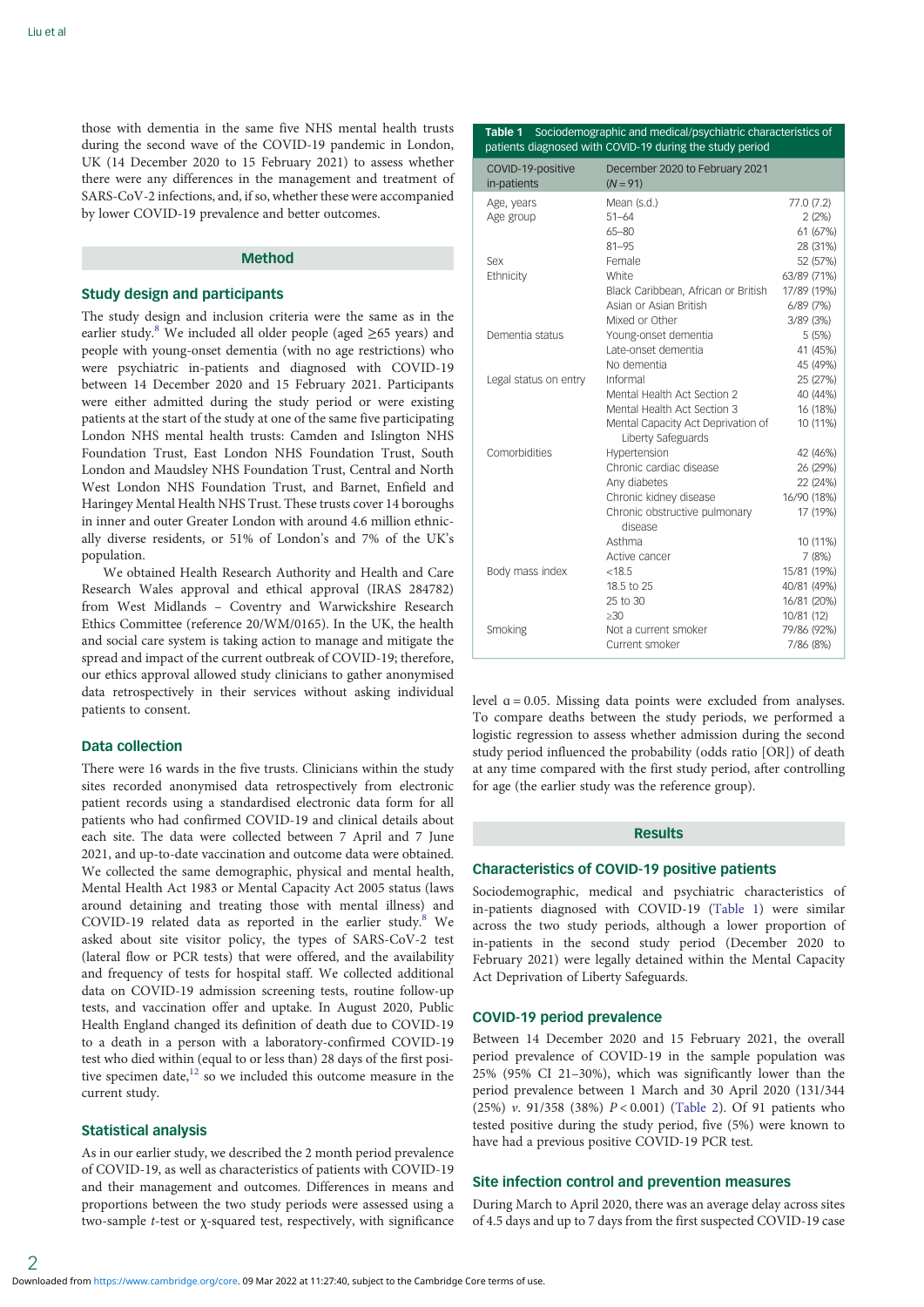<span id="page-2-0"></span>

| Table 2 Number of in-patients and COVID-19 period prevalence across the five trusts during the two study periods                                                                                                                                                                                                                                                                                                    |                                                                                                   |                                                                                                   |  |  |  |
|---------------------------------------------------------------------------------------------------------------------------------------------------------------------------------------------------------------------------------------------------------------------------------------------------------------------------------------------------------------------------------------------------------------------|---------------------------------------------------------------------------------------------------|---------------------------------------------------------------------------------------------------|--|--|--|
|                                                                                                                                                                                                                                                                                                                                                                                                                     | Study period                                                                                      |                                                                                                   |  |  |  |
| All in-patients                                                                                                                                                                                                                                                                                                                                                                                                     | December 2020 to February 2021<br>$(N = 358)$                                                     | March to April 2020 ( $N = 344$ )                                                                 |  |  |  |
| Total number of in-patients during the study period (range across trusts)<br>Total number of in-patients diagnosed with COVID-19<br>Patients diagnosed with COVID-19 who were existing patients at the start of study period<br>Patients diagnosed with COVID-19 who were admitted during the study period<br>Period prevalence of COVID-19 (95% CI)***<br>Range of period prevalence of COVID-19 across trusts (N) | 358 (33-105)<br>91<br>60 (66%)<br>31 (34%)<br>91/358; 25% (21-30%)<br>19% (20/105) to 32% (26/81) | 344 (33-92)<br>131<br>89 (68%)<br>42 (32%)<br>131/344; 38% (33-43%)<br>29% (27/92) to 52% (45/86) |  |  |  |
| *** $P < 0.001$                                                                                                                                                                                                                                                                                                                                                                                                     |                                                                                                   |                                                                                                   |  |  |  |

to the availability of SARS-CoV-2 PCR tests and PPE, respectively.<sup>8</sup> By contrast, during the current study period (December 2020 to February 2021), PCR tests and PPE were reported to be available in all sites throughout the study period. Routine screening of patients for COVID-19 prior to admission took place on all sites for patients transferred from other hospitals, but patients were admitted from the community without prior testing. Four out of five sites required PCR tests for pre-admission screening, and one accepted lateral flow tests. All sites routinely offered weekly PCR tests to patients who were not suspected of having COVID-19 during admission. Two sites also offered re-testing on days 1, 3 and 5 of admission prior to weekly testing. All sites reported that asymptomatic staff were offered or required to take regular COVID-19 tests (lateral flow or PCR) 1–2 times per week. Fifteen of the 16 wards had oxygen on the ward for treatment during the study period. Some sites reported receiving educational input (e.g. webinars), having direct phone access to senior physicians, virtual ward rounds or palliative care liaison. No wards closed to admissions during the study period, and two sites had a designated COVID-19 ward in the mental health unit where COVID-19 positive patients were transferred. Visitors were either not allowed on the wards, or allowed in exceptional circumstances or for specific meetings with healthcare professionals.

Of all new admissions who tested positive for COVID-19 ( $N = 31/$ 127, 24%), the median number of days between admission and the first COVID-19 screening (PCR) test related to the admission was 0 (interquartile range [IQR] 0–1) days. The result of the screening test was positive in eight (26% of  $N = 31$  or 6% of  $N = 127$ ) patients. All new patients admitted during the study period were isolated on admission. Most (30/31, 97%) new admissions were subsequently offered a routine follow-up test, with a median of 8 (IQR 3–13) days between the screening and the first routine follow-up COVID-19 test. This was positive in 12/30 (40%). Among new admissions and existing in-patients, a routine follow-up PCR test was offered to 85/91 (93%) patients during the study period, and 23/83 (28%) patients became positive at the earliest routine follow-up test.

## COVID-19 vaccinations

One patient was known to have received a first vaccine dose prior to their admission. Of the other 89 patients (one had missing data), 58 (65%) were offered a first vaccine dose and 49 (55%) received this during their admission, equating to an 85% vaccine acceptance rate. All first vaccination doses were between 14 January and 12 April 2021 for those who received the vaccine during their admission. The median duration from study start to first vaccination dose was 60 (IQR 52–66) days, equivalent to 12 February 2021.

# COVID-19 symptoms

Almost a third (29%) of patients in the current study were asymptomatic, which was a significantly higher proportion than our

#### Table 3 COVID-19 symptoms. Data from the earlier study period (March to April 2020) were obtained separately

|                                                     | Study period                       |                                                 |         |
|-----------------------------------------------------|------------------------------------|-------------------------------------------------|---------|
| COVID-19 positive<br>in-patients                    | March to April<br>$2020 (N = 131)$ | December 2020<br>to February 2021<br>$(N = 91)$ | P-value |
| COVID-19 symptoms                                   |                                    |                                                 |         |
| Symptomatic                                         | 114/130 (88%)                      | 65 (71%)                                        | 0.002   |
| Patient self-reported<br>symptoms                   | 19/108 (18%)                       | 16/63 (25%)                                     | 0.222   |
| Symptoms reported/detected                          |                                    |                                                 |         |
| Temperature > 37.8 °C                               | 73/114 (64%)                       | 20/58 (34%)                                     | < 0.001 |
| New persistent cough                                | 57/114 (50%)                       | 33/65 (51%)                                     | 0.921   |
| Shortness of breath                                 | 38/114 (33%)                       | 25/65 (38%)                                     | 0.490   |
| Gastrointestinal<br>symptoms/<br>diarrhoea/vomiting | 19/114 (17%)                       | 8/65 (12%)                                      | 0.433   |
| Fatigue                                             | 56/112 (50%)                       | 26/65 (40%)                                     | 0.198   |
| Loss of appetite                                    | 41/114 (36%)                       | 23/65 (35%)                                     | 0.938   |
| Acute cognitive<br>decline/delirium                 | 44/114 (39%)                       | 23/65 (35%)                                     | 0.669   |
| Sore throat                                         | 4/114 (4%)                         | 7/65 (11%)                                      | 0.052   |

previous finding of 12% ( $P = 0.002$ ). Most patients (76%) did not self-report symptoms (Table 3). Apart from a significantly lower proportion who had a raised temperature during the current study period, the symptom profile of symptomatic patients was similar between the two study periods, with the most commonly reported or detected symptoms being new persistent cough (51%), fatigue (40%), shortness of breath (38%) and loss of appetite (35%). Acute cognitive decline or delirium occurred almost as frequently as raised temperature >37.8 °C (35%) and affected a higher proportion of people with dementia versus those with no dementia.

## COVID-19 treatment and outcomes

The treatment of patients diagnosed with COVID-19 was similar across the two study periods, apart from a lower proportion of patients who received prophylactic antibiotics and a higher proportion who received venous thromboembolism prophylaxis in the current (December 2020 to February 2021) compared with the earlier study period [\(Table 4](#page-3-0)). Although there were numerically fewer deaths in the second study period, there was no significant difference in deaths (at any time) between the study periods after controlling for age (OR 0.82, 95% CI 0.37–1.81 for the second study versus the first study).

# Discussion

In this study, we report detailed follow-up data on COVID-19 prevalence symptoms and outcomes in psychiatric in-patients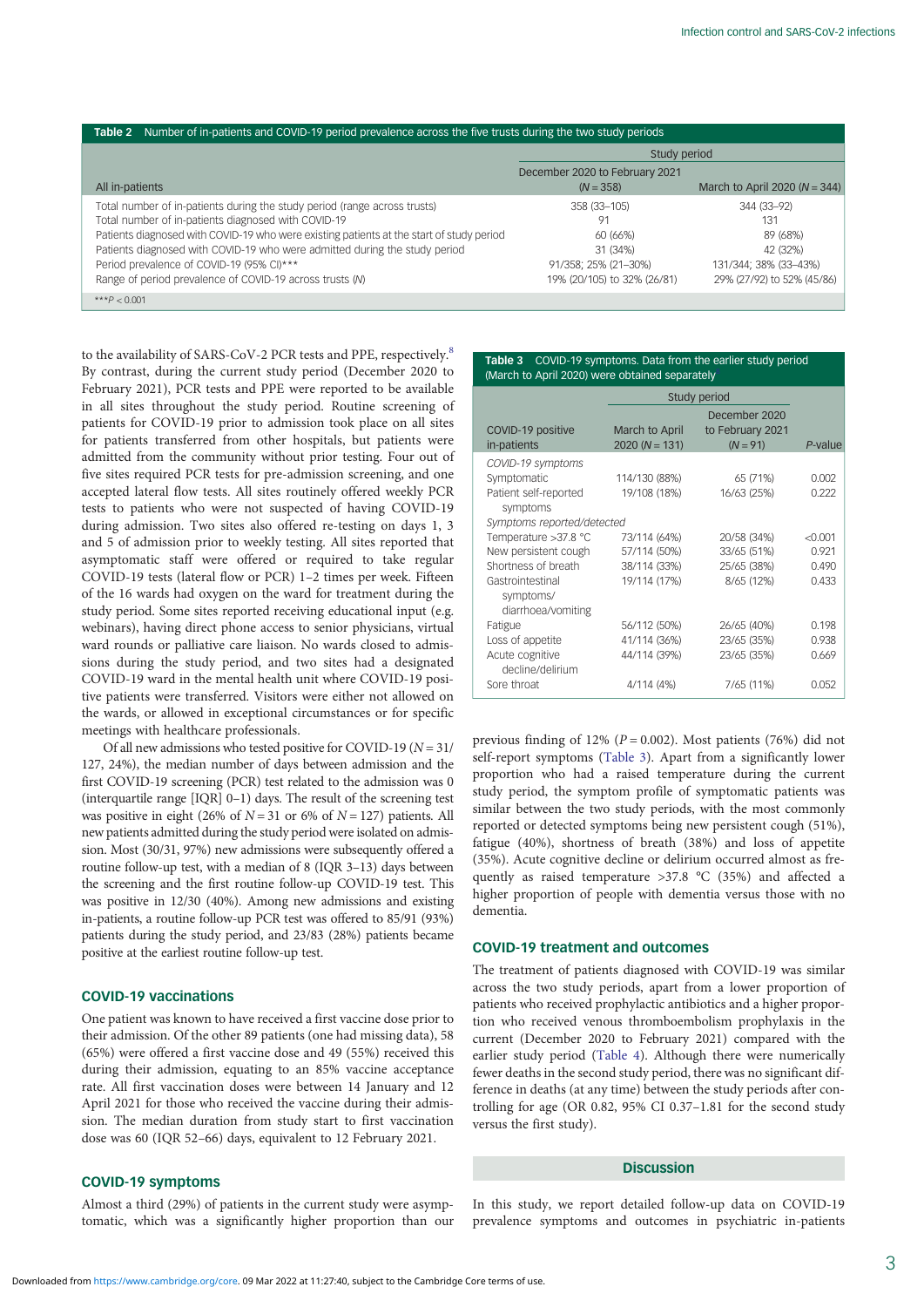<span id="page-3-0"></span>

| <b>Table 4</b> COVID-19 treatment and outcome                                                                                                                                                                                                                                                                          |                                    |                                              |         |  |  |
|------------------------------------------------------------------------------------------------------------------------------------------------------------------------------------------------------------------------------------------------------------------------------------------------------------------------|------------------------------------|----------------------------------------------|---------|--|--|
|                                                                                                                                                                                                                                                                                                                        | Study period                       |                                              |         |  |  |
| COVID-19 positive in-patients                                                                                                                                                                                                                                                                                          | March to April 2020<br>$(N = 131)$ | December 2020 to February 2021<br>$(N = 91)$ | P-value |  |  |
| Vitamin D treatment                                                                                                                                                                                                                                                                                                    | 58/111 (52%)                       | 37 (41%)                                     | 0.100   |  |  |
| Prophylactic antibiotics for community-acquired or hospital-acquired pneumonia                                                                                                                                                                                                                                         | 54/127 (43%)                       | $9(10\%)$                                    | < 0.001 |  |  |
| Therapeutic antibiotics for community-acquired or hospital-acquired pneumonia                                                                                                                                                                                                                                          |                                    | 31 (34%)                                     |         |  |  |
| Venous thromboembolism prophylaxis                                                                                                                                                                                                                                                                                     | 27/118 (23%)                       | 33/81 (41%)                                  | 0.007   |  |  |
| Oxygen therapy on the ward                                                                                                                                                                                                                                                                                             | 27 (21%)                           | 23 (25%)                                     | 0.413   |  |  |
| Dexamethasone <sup>a</sup>                                                                                                                                                                                                                                                                                             |                                    | $8(9\%)$                                     |         |  |  |
| Remdesivir <sup>a</sup>                                                                                                                                                                                                                                                                                                |                                    | 1(1%)                                        |         |  |  |
| Transferred to a general hospital for COVID-19 treatment                                                                                                                                                                                                                                                               | 42 (32%)                           | 31/90 (34%)                                  | 0.711   |  |  |
| Outcome                                                                                                                                                                                                                                                                                                                |                                    |                                              | 0.197   |  |  |
| Recovered                                                                                                                                                                                                                                                                                                              | 111 (85%)                          | 75 (82%)                                     |         |  |  |
| Died (at any time)                                                                                                                                                                                                                                                                                                     | 19 (15%)                           | 12 (13%)                                     |         |  |  |
| Still unwell                                                                                                                                                                                                                                                                                                           | 1(1%)                              | 4(4%)                                        |         |  |  |
| Died within 28 days of a positive COVID-19 test <sup>b</sup>                                                                                                                                                                                                                                                           |                                    | 10 (11%)                                     |         |  |  |
| a. Treatment not available in March and April 2020.<br>b. Data not available in March and April 2020 because Public Health England changed its definition of death due to COVID-19 in August 2020 to a death in a person with a laboratory-confirmed<br>COVID-19 test who died within (equal to or less than) 28 days. |                                    |                                              |         |  |  |

aged over 65 years or who had dementia during the second COVID-19 wave in London, UK, from December 2020 to February 2021. In contrast to earlier findings in a similar patient population during the first wave from March to April 2020, we found that infection control measures such as admission screening and routine follow-up PCR tests, asymptomatic testing of staff, PPE availability, and isolation procedures were in place from the start of the study. These measures probably contributed to the identification of a higher proportion of asymptomatic carriers and, even with this higher proportion, to a lower period prevalence of COVID-19 infection (25%) and numerically fewer deaths within the psychiatric hospital sites during the current study period.

As in our earlier study, the COVID-19 period prevalence in the mental health units of 25% was higher than the reported community rate, which was up to 3.5% over 2 weeks within the study period in London (excluding care homes, hospitals and other institutional settings),<sup>13</sup> although systematic screening of individuals did not take place in the community. We observed that 26% of new admissions who were COVID-19 positive tested positive on admission, which may be related to the finding that most of these patients (71%) came from the emergency department, general hospital, other mental health units or care homes, where COVID-19 prevalence was already relatively high. In addition to 60 existing in-patients who tested positive for COVID-19 during their admission over the study period (more than 7 days after admission), another 15 new patients admitted during the current study period may have contracted COVID-19 during their admission, as they were COVID-19 negative on admission and at the first routine follow-up but subsequently tested positive, equating to a within-hospital infection rate estimate of 21% (75 of 358). This is similar to the within-hospital infection rate (defined as patients who test positive for COVID-19 more than 7 days after admission) reported by NHS England of up to 19% during the same period.<sup>14</sup> We may have expected rates to be lower in psychiatric hospitals where patients are not admitted for physical illnesses, including COVID-19. Although a number of infection control measures were in place nationally in hospitals during the study period, $4$  there was variability in applying these,  $15$  with challenges including suboptimal ventilation, insufficient staffing levels, and shared computers, desks and rest facilities for staff. There may be specific difficulties in psychiatric settings related to managing patients with severe mental illness and dementia who cannot understand, remember and abide by mask-wearing and social distancing, and are ambulatory in a shared ward space.

Among patients who tested positive for COVID-19 during the current study period, medical management was similar to the earlier study period, except that a higher proportion received venous thromboembolism (VTE) prophylaxis and a lower proportion received prophylactic antibiotics for pneumonia, in line with national guidelines that recommend use of VTE prophylaxis and avoidance of antibiotics unless there is clinical suspicion of bacterial pneumonia.[16](#page-5-0) Although the proportion who died or remained unwell from COVID-19 did not differ significantly, the lower COVID-19 period prevalence meant that there were numerically fewer deaths, suggesting that infection control measures affected mortality outcomes through reducing overall infection prevalence rather than by reducing mortality rates in infected individuals.

As newly admitted patients during the study period were tested for COVID-19 on admission and all patients were routinely re-tested, this study is likely to provide a more accurate prevalence rate and description of the symptom profile of COVID-19 positive psychiatric in-patients aged over 65 years or those with dementia, compared to the earlier study period where testing was initially unavailable and not carried out routinely so we considered that we may have missed asymptomatic patients and underestimated the prevalence. In keeping with this, we found that a higher proportion (29%) of in-patients during the current study period was asymptomatic, in line with earlier studies in older adults and nursing home residents that reported the rate of asymptomatic infection to be as high as 36–39%.[17,18](#page-5-0) This reflects the availability of testing meaning that tests were not reserved for those with symptoms. Our finding that 35% of symptomatic in-patients experienced delirium is also consistent with but higher than a larger study of COVID-19-positive hospitalised older adults, 13% of whom had dementia, which found that delirium was present in 26% of the sample. $19$ 

The first dose vaccination was offered to 65% and accepted by 55% of psychiatric patients. The vaccine was not offered to all patients early despite their clear vulnerability, and the uptake rate (85%) was slightly lower compared to the London vaccination uptake rate in eligible care home residents between 8th December and 14th February  $(93\%)$ ,<sup>[20](#page-5-0)</sup> and the national vaccination uptake rate (88–95%) in adults aged over 60 years on 12 April 20[21](#page-5-0),<sup>21</sup> which was the latest date a first vaccine dose was received by any COVID-19 positive patient in the study. A slightly lower vaccine uptake rate in patients with mental health illness compared to the general population has previously been reported, $22$  but this was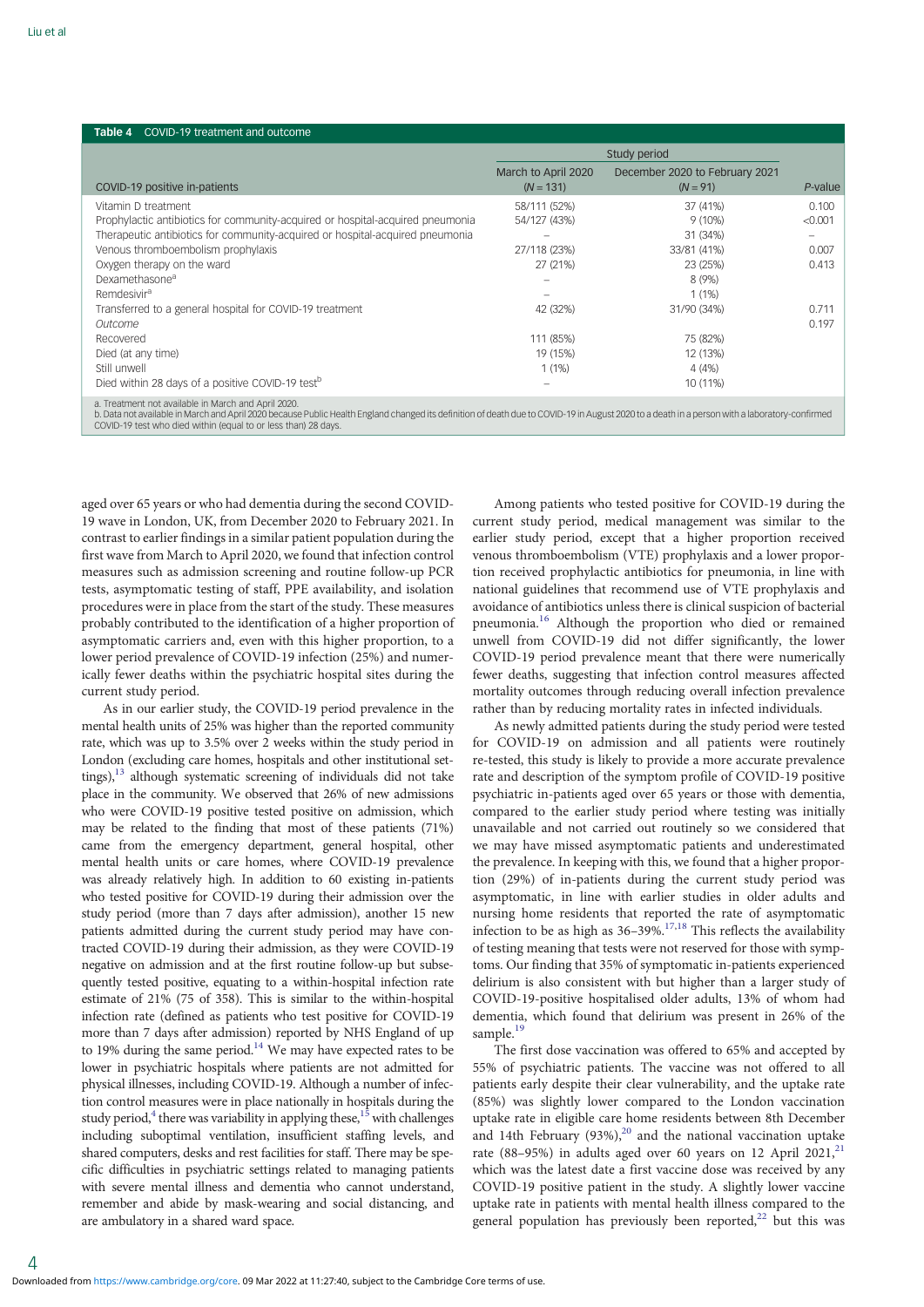<span id="page-4-0"></span>not a consistent finding.[23](#page-5-0) It is possible that treatment and isolation for COVID-19 delayed the administration of vaccines or meant that some patients were not eligible for vaccination, as Public Health England guidelines state that vaccinations should not be given until 28 days after a positive COVID-19 test.<sup>[24](#page-5-0)</sup> The NHS started administering COVID-19 vaccinations in England on 8 December 2020, and NHS England announced that all individuals within the Joint Committee on Vaccination and Immunisation (JCVI) priority groups 1–9, which included the study population, had been offered the vaccination by 12 April 2021.<sup>[25](#page-5-0)</sup> It would be important to investigate the prevalence and outcomes of COVID-19 in a future study population where most patients have been vaccinated, to monitor the impact of vaccination in this group.

Our study's strengths include a large target population covering over half the population of London and 7% of the UK, and methodology consistent with our previous study allowing comparison, but there are limitations. Although both study periods coincided with the first and second pandemic waves in England, suggesting that infection rates were likely to be comparable, we could not rule out the possibility that differences in community COVID-19 prevalence rates between the two study periods could have contributed to the lower hospital period prevalence during the current study period. This is because testing was not routinely available to the public during the first lockdown so community infection rates during this period were underestimated. Vaccination also occurred during wave 2 but not wave 1, but it is unclear to what extent this may have influenced differences in reported outcomes as the study period coincided with the beginning of the vaccination campaign. We did not record the prevalence of COVID-19 in hospital staff and there may also have been nosocomial transmission between healthcare staff and patients. All deaths in the first study, whether before or after 28 days, were within the two-month study period and attributed to COVID-19, but the change in the NHS England definition of deaths due to COVID-19 after the first study period limited our ability to compare the proportions of deaths using this updated figure, thus we compared deaths at any time. It was also not possible to directly compare the within-hospital infection rates between the two study periods, as although the infection rate during the previous study period (38%) appears to mainly represent within-hospital infections, as no patients were known or suspected to have COVID-19 on admission (the first clinically suspected COVID-19 case was two weeks after the study start date), the lack of initial routine testing during this period means that the detection of new asymptomatic admissions may have been missed. It has been estimated that the hospital-acquired infection proportion in UK mental health hospitals was 67.5% during the first pandemic wave.<sup>26</sup> Clinicians gathered data from electronic patient records, which minimised the influence of recall bias but might have contained unknown relevant omissions or errors. We also considered that our modest sample size meant that we were unable to meaningfully explore whether admission to any individual ward influenced outcomes. Future larger studies should also explore whether specific major psychiatric disorders may influence outcomes in this population.

Overall, improvements in infection control measures on older adult psychiatric wards, including routine testing of patients and staff, isolation of patients on admission and availability of PPE, is likely to be related to a significant reduction in COVID-19 period prevalence and correspondingly fewer deaths in older adult in-patients and those with dementia. The availability and use of PPE and testing, consistent with a policy of parity of esteem between mental and physical health, appears to have occurred and reduced excess within hospital transmissions and number of deaths. However, the infection rate remains high, and this is clearly an at-risk population who are difficult to isolate. It may be

difficult to offer vaccines to this vulnerable population, many of whom would not have capacity to consent or refuse or have understood why they were having it. However, they should be prioritised as those in care homes were, given similar high-risk profiles: age, likelihood of physical comorbidities and communal living. Routine and frequent testing is important as almost a third of COVID-19 positive patients were asymptomatic and an estimated 21% acquired COVID-19 during their admission. Admission from another hospital or care home may have increased the risk of having COVID-19 on admission. Future research should consider the impact of vaccination on future prevalence and outcomes, including symptoms, of COVID-19 in older adults and people with dementia. Although vaccination is likely to reduce serious illness from COVID-19, $27$  cautious management of vulnerable patient groups remains appropriate to reduce the impact of future COVID-19 waves.

Kathy Y. Liu (D), MRCPsych, Division of Psychiatry, University College London, UK Anita Kulatilake, MRCPsych, Central and North West London NHS Foundation Trust, UK; Chris Kalafatis, MD, South London and Maudsley NHS Foundation Trust, and Department of Old Age Psychiatry, King's College London, UK; Gareth Smith, MRCPsych, East London NHS Foundation Trust, UK; Jacob D. King, MSc, Central and North West London NHS Foundation Trust, UK; Jordi Serra-Mestres, MRCPsych, Central and North West London NHS Foundation Trust, UK; Lauren Huzzey, MRCPsych, Barnet, Enfield and Haringey NHS Mental Health Trust, UK; Nicola Ng, MRCPsych, Central and North West London NHS Foundation Trust, UK; Pooja Kandangwa, MSc, Department of Old Age Psychiatry, King's College London, UK; Thomas Elliott, MBBS, Camden & Islington NHS Foundation Trust, UK; Andrew Sommerlad (D, PhD, Division of Psychiatry, University College London, and Camden & Islington NHS Foundation Trust, UK; Louise Marston, PhD, Department of Primary Care and Population Health, University College London; **Gill Livingston (D**[,](https://orcid.org/0000-0001-6741-5516) MD, Division of Psychiatry, University College London, and Camden & Islington NHS Foundation Trust, UK

Correspondence: Kathy Y. Liu. Email: [kathy.liu@ucl.ac.uk](mailto:kathy.liu@ucl.ac.uk)

First received 24 Sep 2021, final revision 8 Feb 2022, accepted 14 Feb 2022

### Data availability

Because the data for study were sensitive and gathered without individual permission, they are not available for sharing.

#### Acknowledgements

We thank the clinicians, staff and patients in all wards in the Trusts for their involvement in the study. We are grateful to Dr Ekaterina Doukova, Dr Insaf Hamid, Dr Sonal Thakkur in Barnet, Enfield and Haringey NHS Mental Health Trust for their contribution to data collection.

#### Author contributions

G.L., A.S., L.M. and K.L. conceptualised the study. A.K., C.K., G.S., J.K., J.S.M., L.H., N.N., P.K. and T.E. extracted the data from clinical notes and provided data about site management policy. L.M. carried out analysis and produced tables with input from K.L. K.L. wrote the first draft of the manuscript, and all authors reviewed and commented on the final version.

#### Funding

G.L. is supported by University College London Hospitals' National Institute for Health Research (NIHR) Biomedical Research Centre, North Thames NIHR Applied Research Collaboration, as an NIHR Senior Investigator. A.S. is funded by the University College London Hospitals' NIHR Biomedical Research Centre. K.L. is funded by the UK Medical Research Council (MR/ S021418/1).

#### Declaration of interest

None.

#### References

- 1 Atkins JL, Masoli JAH, Delgado J, Pilling LC, Kuo C-L, Kuchel GA, et al. Preexisting comorbidities predicting COVID-19 and mortality in the UK Biobank community cohort. J Gerontol A Biol Sci Med Sci 2020; 75(11): 2224–30.
- 2 Liu N, Sun J, Wang X, Zhao M, Huang Q, Li H. The impact of dementia on the clinical outcome of COVID-19: a systematic review and meta-analysis. J Alzheimers Dis 2020; 78(4): 1775–82.